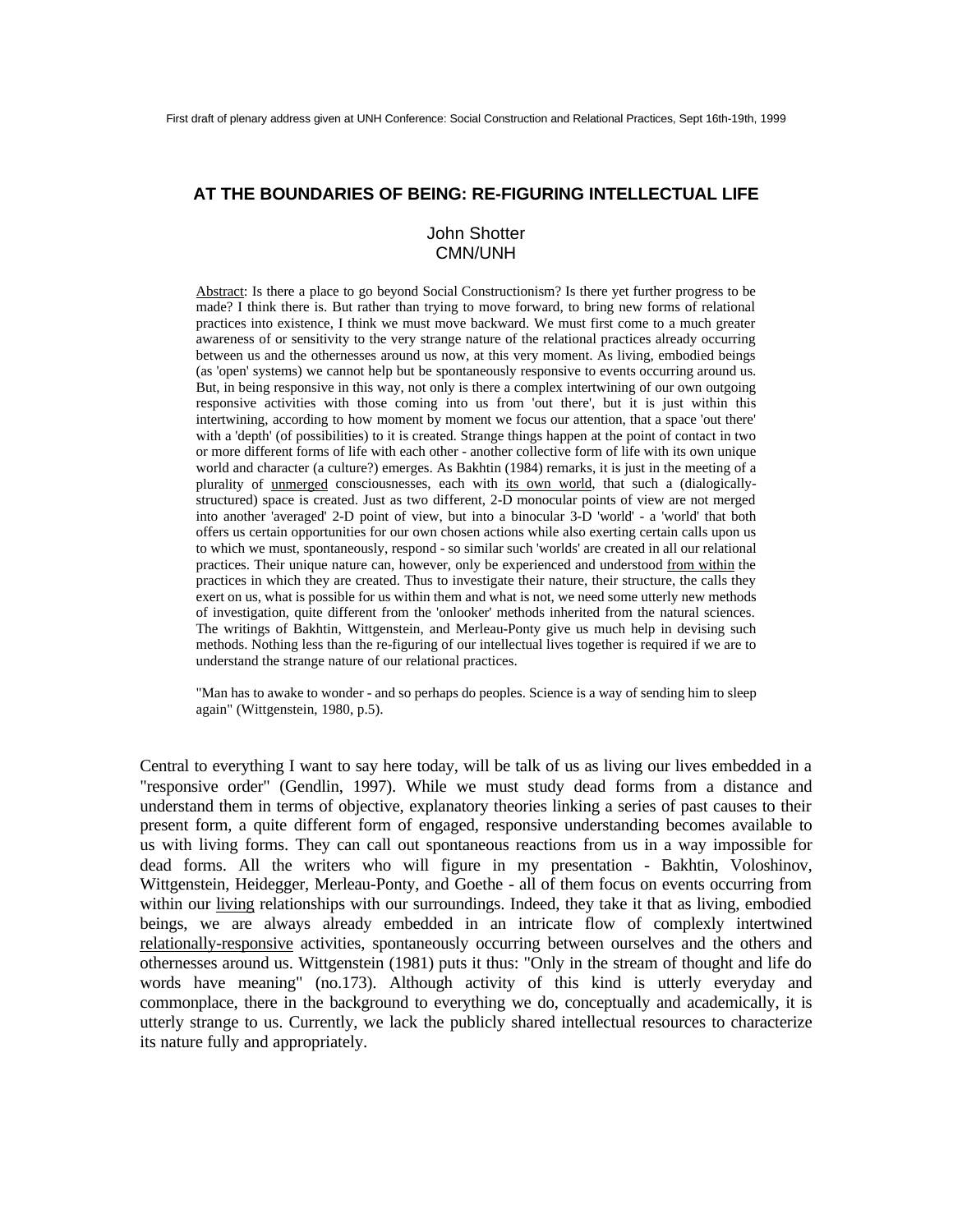One way of capturing the complexity of the responsive intertwining involved here, the style of activity, is to say, as Bakhtin (1981, 1984, 1986) does, that it is activity of a dialogical kind. Dialogic or dialogically-structured relations are, we shall find, very strange. They are reducible neither to logical relationships nor to causal ones. They are relations of a two-way kind which can arise only between the outgoing activity of a living, embodied being, and the responsive results coming back to it from its surroundings. They become especially strange when they occur between two or more human beings. Then, although they may all be very different from each other, they can nonetheless form, as Bakhtin (1984) oxymoronically puts it, "a unity of unmerged consciousnesses or voices." Like the complexity produced in the intertwining of different instruments in an orchestra playing a symphony, we each play our own part in relation to all the others around us.

But we do not play it according to a sheet of music, according to any pre-written scripts, rules, or conventions. We improvise. We behave spontaneously, in response to those around us. But, not just anything goes. Although the result is always open to yet further specification, it is already partially specified - so it cannot be developed further in just any old way. It holds together as a unity because it has that mysterious thing we call a style to it.

But how can a unity be formed from unmerged constituents. Shouldn't we more properly call it an amalgam? Like splitting atoms, a contradiction in terms seems to be involved. What could a living unity of unmerged entities or activities be like? And how is a living relation different from the dead, mechanical, logical relations we familiar with? In our current academic practices, we are used only to talking about systems of relations with only a single, static order of connectedness, things we can 'picture' or represent. We want to be able to stand before them in order to contemplate them - or else, how do we know what we are talking about?

But what if we follow Merleau-Ponty (1964), and take the spontaneous intertwining of the two monocular views from our two eyes as a paradigm for what can happen when two separate activities intertwine in a living relation to each other? As we know, in the intertwining, rather than a blurred and averaged, and still two-dimensional view, we become the beneficiaries of a three dimensional, binocular view of the scene before us, not blurred but one with a greater resolution to it. We can pick out details in it more easily because in fact we see 'a space in depth'. This, I think, is amazing! Rather than simply standing over against a static and dead 2-D picture at which we can only stare blankly, as we look over the scene before us, we find our bodies spontaneously constructing for us, a shaped and vectored sense of how we are placed in relation to a whole range of other possible places in our surroundings that we might be. Indeed, more than that, as we all know from our experience as car drivers, not only do we find the space around us offering us 'openings' for our movements, but we also find it issuing 'compellent calls' to us to act - 'avoid that car which is coming toward us too fast and over the center line' - 'calls' to which we spontaneously react. More than just being, as a space of possibilities, open to our actions, it also has its own requirements.

In providing us with a shaped and vectored sense of our spatial surroundings, an orientation, a dynamic sense that enables us to gauge the relational consequences of our own movements in the course of their performance, the two, two-dimensional views from our two eyes are not mechanically mixed or merged, but are as if 'in conversation' with each other, each telling the other how things are from their 'point of view'. And this is precisely, I think, what Bakhtin (1984) means when he talks of the kind of unity that emerges in dialogically-structured living relations, thus: It is "unity not as an innate one-and-only, but as a dialogical concordance of unmerged twos or multiples" (p.289). Just as the events important to us in driving our cars, occur not in our heads but 'out in the world' in the living relations occurring between us and people in the other cars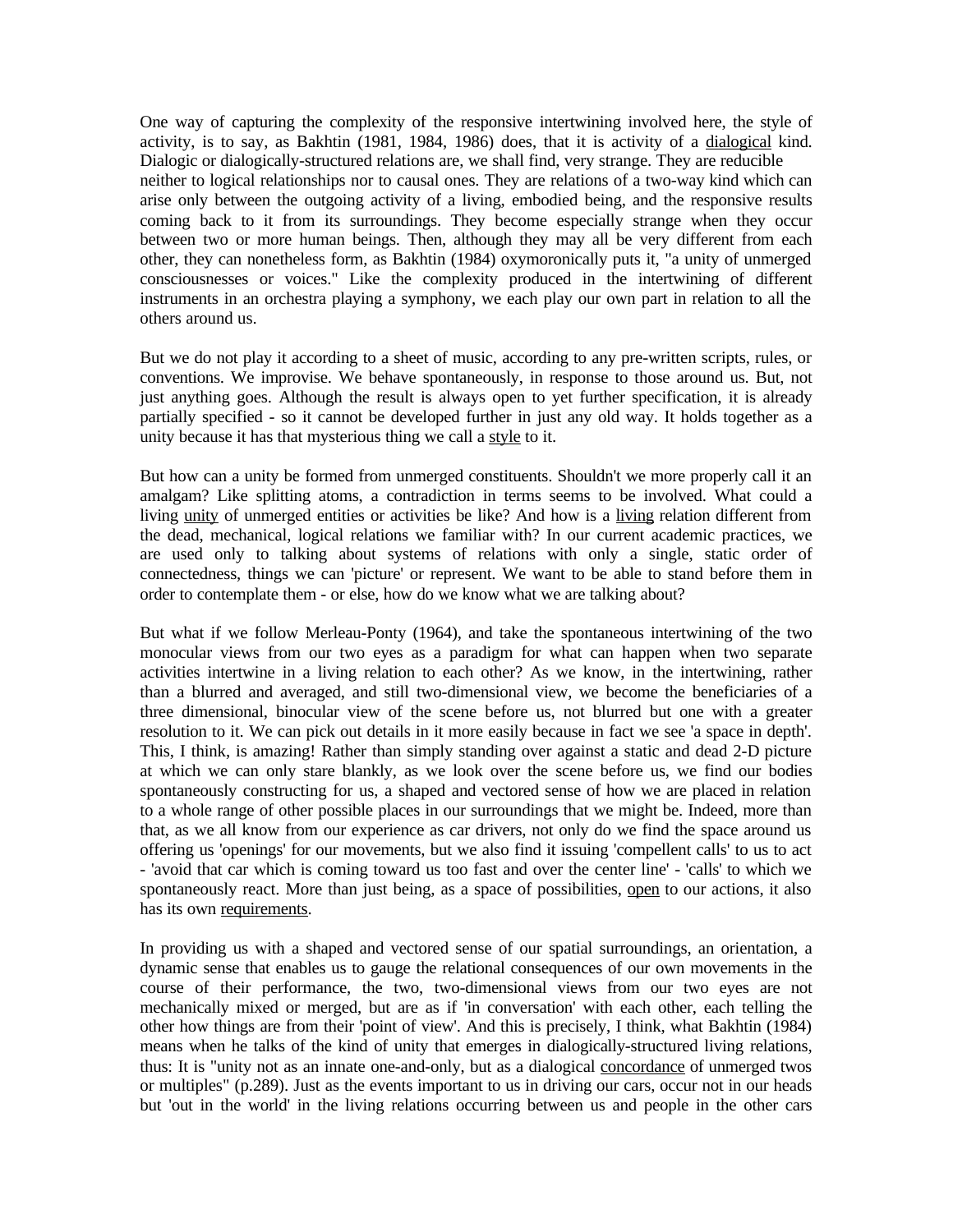around us, so in our other everyday activities out in the world. What is important for us, is "not that which takes place within, but that which takes place on the boundary between one's own and someone else's consciousness, on the threshold" (p.287). The dialogical intertwining of two or more unmerged consciousness, voices, points of view, creates in the boundary space between them - in which their intertwinings are 'orchestrated' - a dynamic sense of 'a space with depth (1)', a space of 'compellent calls' and possibilities in which all can participate, and of which all are a part.

Wittgenstein (1953) notes our embedding within such a responsive order, and the importance of our spontaneous reactions to what goes on around us, in many ways. One simple and crucially way in which he draws our attention to its importance is thus: "Our attitude to what is alive and what is dead, is not the same. All our reactions are different" (no.284). It is the character of our reactions to living things that matters if we what to understand our relational practices better. A form of engaged, responsive understanding becomes available to us with living forms quite unavailable to us with dead ones. While we can only study dead forms from a distance, seeking to understand the pattern of events in the past leading up the present form of their existence, with living forms, we can enter into a relationship with them, and, if we open ourselves to their movements, find ourselves spontaneously responding to them. In other words, instead of seeking to explain a present activity in terms the past, we can understand it in terms of its meaning for us, i.e., in terms of the spontaneous responses it 'calls for' from us in the present moment. Elsewhere, I have called this kind of relationally-responsive knowing a knowing from within to contrast it with knowing-that and knowing-how, both of which have conceptualized as version of representational-referential knowing (Shotter, 1993).

### \*\*\*\*\*\*\*\*\*\*\*\*\*

This focus on our spontaneous reactions, then, is crucial for us. For all of us here at this conference, with our interest in social construction, also share in a set of concerns and endeavors to do with developing a whole new set of relational practices. And the focus on our spontaneous reactions to the events around us will give us, as we shall see, a new point of departure for our practices of academic and intellectual inquiry. Instead of talking of people's beliefs and desires, of their thoughts and ideas, of things hidden from view inside their heads, we must take Wittgenstein's (1953) maxim - that "Nothing is hidden" (no.435) - to heart, and begin with what is readily 'visible' in some sense between us. And in a moment, as a part of my contribution to this movement, I want to explore some methods - methods that my colleague Arlene Katz and I, among others, have called the methods of a "social poetics" - that might help the co-practitioners of a practice also become, between themselves, co-researchers into it, thus to develop it according to their own concerns, rather than having an order alien to it imposed upon them by outsiders (Katz and Shotter, 1996; Shotter and Katz, 1996; Katz and Shotter, 1996; and Shotter and Katz, 1998).

However, before trying to say something about re-figuring our intellectual lives together, I must say something about the pervasiveness of what we might call The Tradition - the tradition of intellectual inquiry that has been culturally passed down to us, via Descartes [1637], the British empiricists, Hobbes [1651], Locke [1690], and Hume [1739], via Kant [1781], and up to and including such writers as Dennett (1979) and Searle (1983) and the cognitivists of the present day. To seek properly useful knowledge, The Tradition tells us, we must follow, as Kant (1970) put it in 1781, "the secure path of a science" (p.17). To follow such a path, we must elevate Reason - or a person's individual ability to reason - to a central place in our lives. For, as Kant put it: "reason has insight only into that which it produces after a plan of its own, and it must not allow itself to be kept, as it were, in nature's leading-strings, but must show itself the way with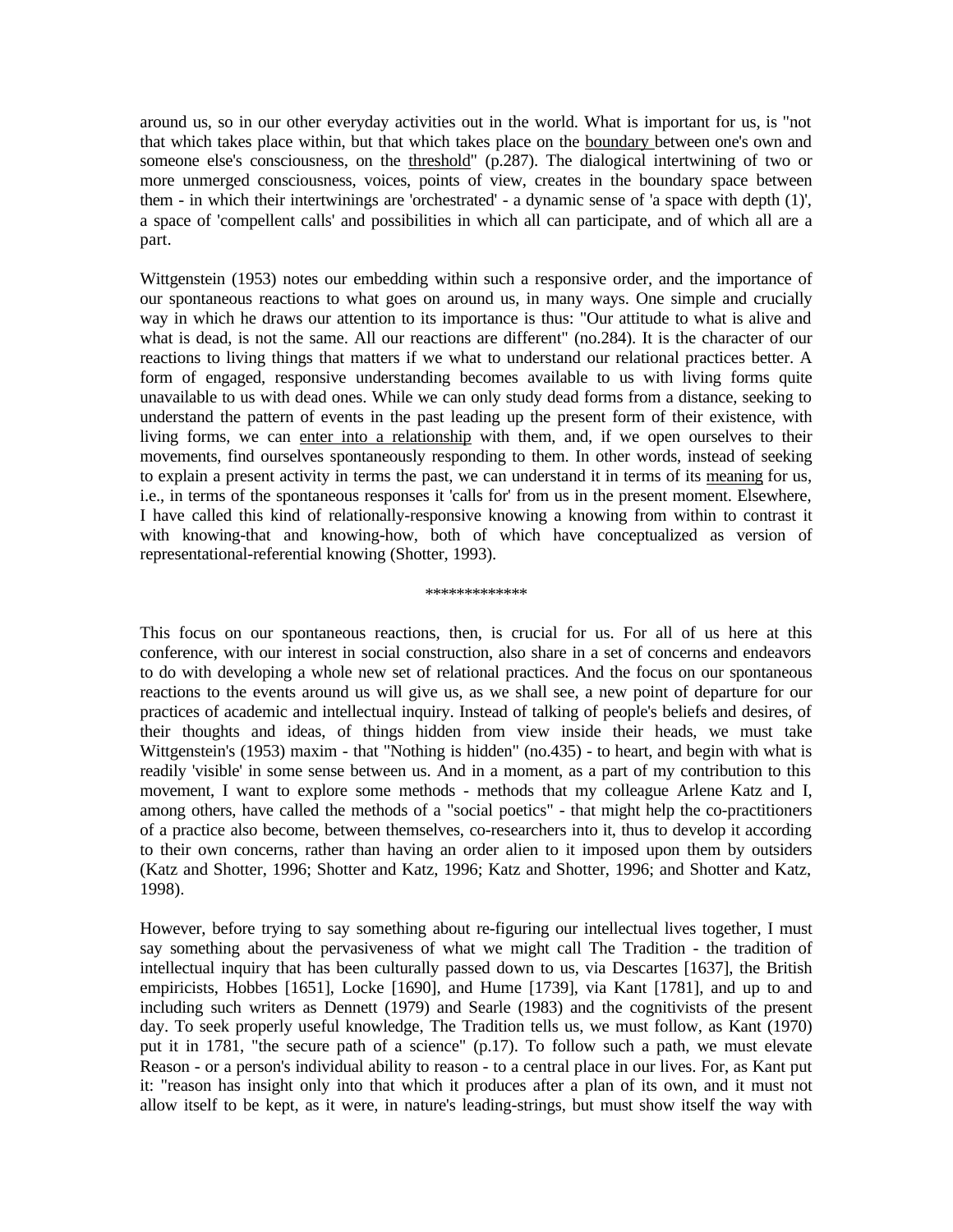principles of judgment based upon fixed laws, constraining nature to give answer to questions of reason's own determining" (p.20). Kant's stance here, clearly, follows on from that of Descartes (1968/1637), who, in promoting his proposed method of inquiry, celebrated it as resulting in making us "as it were, masters and possessors of Nature" (p.78).

Now I haven't the time here to detail every aspect of what this Ramboesque way of conducting our intellectual inquiries into the others and othernesses around us means for how we relate ourselves to them. But, as many of us here are already beginning to cope with issues and problems arising in our lives, and the lives of others, in ways quite different from those bequeathed to us by The Tradition, I must say something about why it is so difficult to 'disinfect' our intellectual practices from its disabling influences upon us.

I can, perhaps, illustrate how its 'infects' our practices by reference to a phenomenon with which we are all familiar: We talk of "flavor of themonth" therapies, or caution: "Better use the technique straight away before its effects wear off," and so on. Somehow, although we are all responsively 'fired up' by new suggestions - by talk of 'narratives', 'externalizing conversations,' 'multiple voices', 'unique outcomes', 'not-knowing', and so on - after a while, gradually, things seem to settle down, and interactional sclerosis again sets it. Why?

Because, I think, a deeper(2) change is needed, a change not in how we-talk-the-talk, but in how we-walk-the-walk - we need, physically and bodily, to live our intellectual lives differently, not just to change how we talk about them. Indeed, just a moment ago, to make a point, I knowing let myself talk in idiom I knew to be unsuitable, that I knew violated Wittgenstein's maxim that "Nothing is hidden:" I talked of our two eyes as if being 'in conversation' with each other. Such talk not only reduces something amazing and wonderful to something familiar, it also sends us in our research back to seeking something hidden inside people - indeed, it could easily motivate current cognitive neuro-scientists to research into activities in the optic chiasma in, as I see it, a pseudo-attempt to explain our seeing in depth.

Instead, as I shall try to make more clear in a moment, I meant it in a quite different way. Rather than as a prelude to an attempted scientific explanation, I meant is as an aid in becoming more aware of the strange structure of our own relational practices. I meant it as an aid to noticing something already happening within us and around us, to noticing how, in a dialogue with others, a shared sense of a unique 'landscape of possibilities' emerges as the dialogue progresses between us.

To return to the phenomenon of a new therapy at first producing results which then gradually wear off: The new results occur, I think, because Wittgenstein (1980) is right in saying that: "The origin and the primitive form of the language game is a reaction; only from this can more complicated forms develop. Language - I want to say - is refinement, 'in the beginning was the deed'" (p.31). Where, as he sees it, the word 'primitive' is meant here to indicate that the reaction is "the prototype of a way of thinking and not the result of thought" (1981, no.541). While we are in this initial, relationally-responsive stage of our new practices, we are attentive and responsive to all kinds of new details in our client's behavior. And this is what we need to hold on to: it is in the noticing of new reactions that new practices can begin. A living practice consists in beginnings and beginnings and beginnings.

But gradually, The Tradition exerts its authority over us. Gradually, we feel once again the urge to develop a certain systematic kind of knowledge, a kind that we can justify to academically trained professional colleagues and whihc gives us kudos among them. We feel we have to be able to argue with, and to silence, intellectual critics in seminar rooms. To do that, we have to talk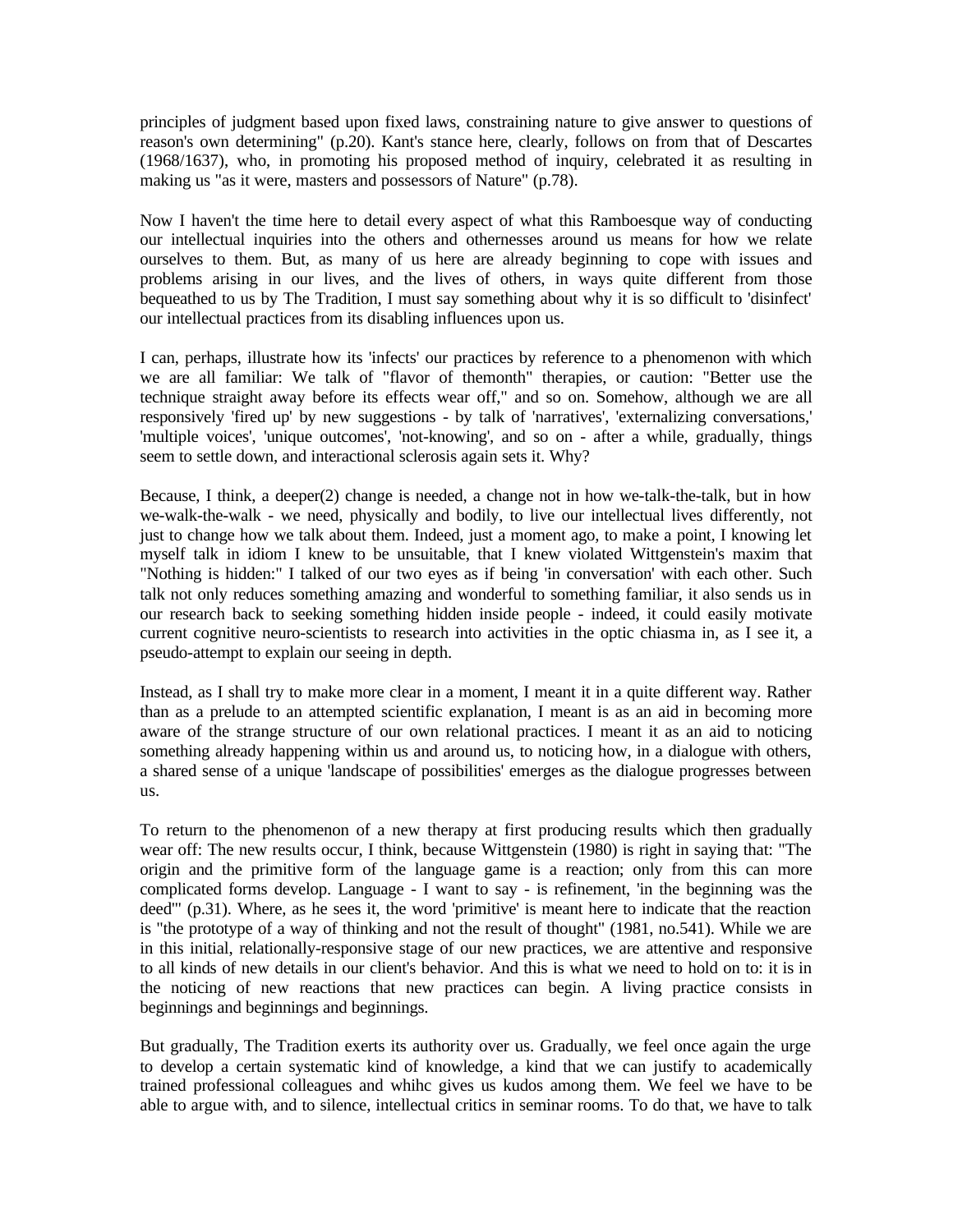about our practices in terms of their systems of thought, in terms of categories which make sense to them. The Tradition is at work again. We have to tell them of our assumptions, talk of our thoughts, ideas, or theories, say whether the static states of affairs they represent are true or not, and so on - in other words, they ask us to justify our practices to them in terms again of events inside people's heads. Gradually we are drawn back inside The Tradition.

But we didn't start our new practices as The Tradition demands (nor did they, actually). We didn't start as isolated Robinson Crusoes, with just a single new idea, but as participant parts embedded in an ongoing flow of dialogically-structured activity occurring between ourselves and the others around us, and what we contributed was to do with a change in that flow. Let me explore this effect that The Tradition exerts on us in our seminar rooms, conference halls, and classrooms further. For it is so easy for us to get caught up in it.

\*\*\*\*\*\*\*\*\*\*\*\*\*\*\*\*\*\*\*\*\*\*\*\*\*\*\*\*\*\*\*

As we know, central to the set of features characterizing its nature, is the claim that our fundamental relation to our world - the world we sense as surrounding us and as being open to our actions within it - is as a set of isolated, self-contained subjects, set over against an independent, objective world, made up of a whole set of mechanically organized parts. The Tradition has it that we make sense of this 'outside' or 'external' world by means of 'inner mental representations' or 'theories' which, when they are true, can be put into practice and will lead to right action. But we do not just 'believe' differently; we already act in a way which makes it difficult for anyone to claim that we might hold such a belief. Yet, confronted by critics, how are we to act? Should we begin by arguing against The Tradition, and then to use such a critique as a justification for proposing an alternative to it?

This, I think, is useless. The achievements of the natural sciences are undeniable. And what can be achieved solely by argument amongst a group of people like us, sitting in a room like this, is, I think, limited. (Indeed, the very fact that we are still sitting like this, listening just to a continuous piece of talk, is a mark of the strength of The Tradition's hold over us). But even if I could produce a knock-down argument against The Tradition, against cognitivism, against Dennett and Searle and their followers, I think such an achievement would be empty. To the extent that I would still be functioning within their Tradition, in terms of whether a 'picture' I was offering was a correct picture or not, such an argument would be "after the fact," and "beside the point." It would not give us what we seek.

It would be beside the point, because to us as practitioners, no matter how accurate or correct, a static picture would not give us access to a more workable practice. It would not help us attend to the particular, moment-by-moment changing details crucial to us criticizing, modifying, refining, and elaborating our current practices from within our own conduct of them. Such a picture would orient or point us in the wrong direction. Because, in arguing from facts, The Tradition works retrospectively, after the fact, in terms of what already exists, in terms of what we have already done. Whereas, as practitioners, we are interested in new possibilities, in what has not yet actually occurred but which, in a particular circumstance, could occur. And, as Wittgensteinians, we are also interested in the 'compellent calls' our current circumstances exert upon us.

In other words, much of our linguistic terminology comes on the scene when it is already too late. Rather than playing a part in the gradually emergence of our capacities to act self-consciously and deliberately from what we do spontaneously and unreflectively (Vygotsky, 1986), it itself is a product of that process. As Wittgenstein (1980, I) puts it: "The facts of human history that throw light on our problem, are difficult for us to find out, for our talk passes them by, it is occupied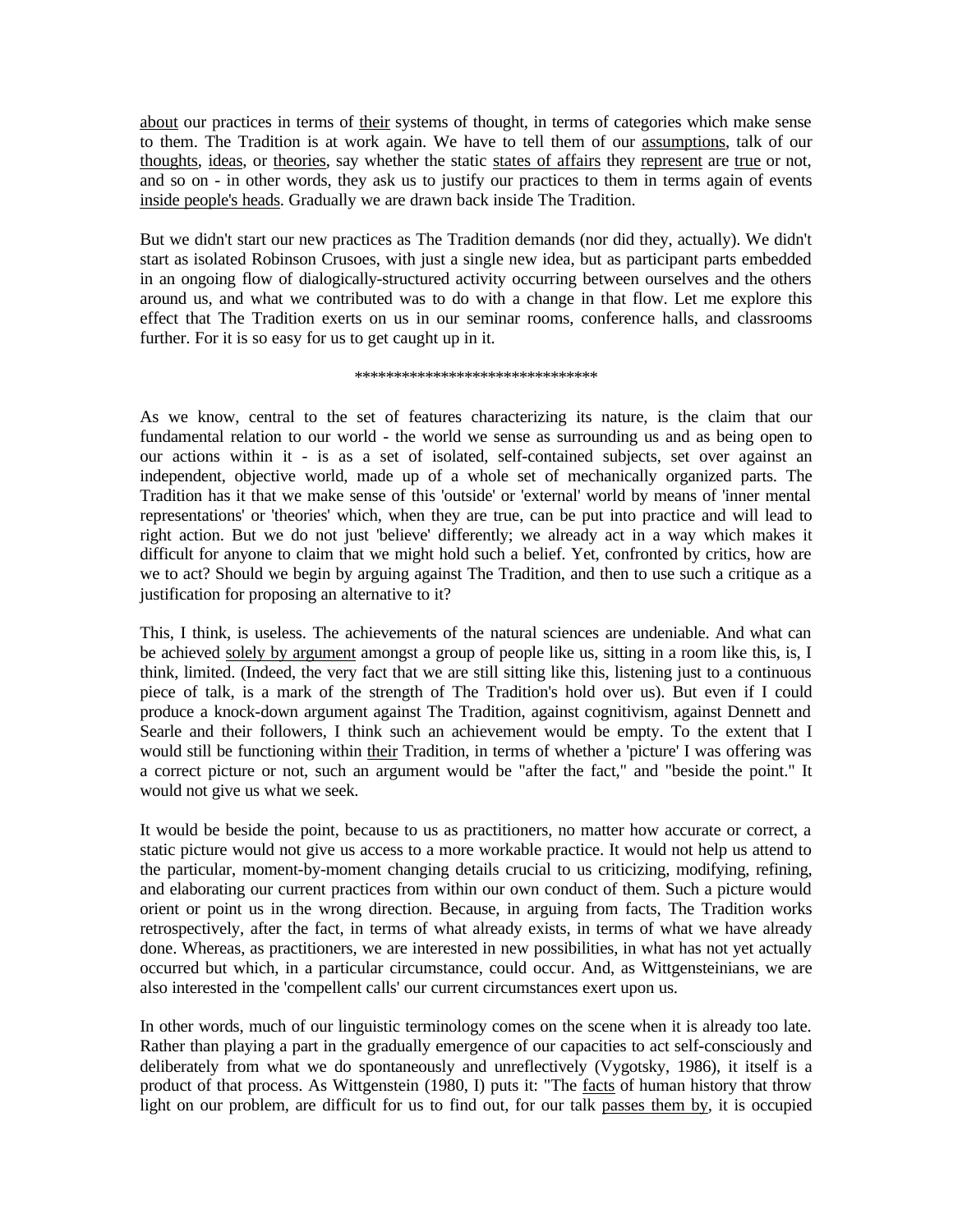with other things" (no.78). Our publicly shared terms refer mostly to things, processes, and entities, which have their existence within our already constructed and settled ways of being or forms of life (3).

Although we do, of course make use of linguistic expressions in the process. But we do so in unique and unusual 'poetic'(4) ways. Thus, when we do so, we cannot draw on an already publicly shared terminology. Nor can we use them to refer to already publicly shared things or objects. Indeed, socially, we remain deeply ignorant of such developmental processes, not because the 'assumptions', 'theories' or 'ideas' in terms of which we conduct them are too deeply buried within us to bring out into the light of day, but because the formative influences shaping our conduct are not wholly there in-our-individual-heads to be brought out. At the early stages in the development of our relational practices, there is nothing - there are no things between us - to talk about. What is crucial, is the already existing spontaneous flow of activity between us, and the use of an expression in relation to it at precisely an appropriate moment. "We must concentrate," says Wittgenstein (1966), not on [the actual words used]... but on the enormously complicated situation in which the... expression has a place, in which the expression itself has almost a negligible place" (p.2).

Where, then, should we begin? What events can help us gain the kind of access to our own conduct of our own practices that is actually of help to us, in bringing us to an awareness of how we might refine, elaborate, or otherwise modify them? And having once gained that access, how should we then proceed? Is there another way of using talk amongst a group of people, not to convince them of the truth of something in their reason, but to influence them in their perception, so that they come to see features of their own ways of being in the world that previously had passed them by unnoticed.

I think there is. The clue lies, I think, in remarks of Wittgenstein that I have already quoted, that "the origin and the primitive form of the language game is a reaction" (1980, p.31), where the reaction is "the prototype of a way of thinking and not the result of thought" (1981, no.541). For what we want, is a more systematic - and thus discussable and teachable - version of the ordinary everyday ways of noticing, connecting, and ordering that we already use amongst ourselves, spontaneously. We want to be able to create within ourselves, ahead of time, not just a static 'picture' of a single state of affairs in the world, but an inner, shaped and vectored sense of the space of other possible places around us that we could be. As Wittgenstein (1953) puts it, we want to "know our way about" inside the dialogical spaces in which we are participant parts along with the others around us; given the living events that have occurred for far within them, we want to know how, in a relationally-responsive manner, to "go on" within them. We would like, so to speak, to be 'at home', not just in our own houses and towns, but in the world at large.

#### \*\*\*\*\*\*\*\*\*\*\*\*\*\*\*\*\*\*\*\*\*\*

Let me begin with a very simple example to which you may be able to 'enter into' and thus understand responsively, re-calling the 'inner feels' involved: We sit facing someone, looking at them, they look back at us, we smile, they smile, and so on. We sense that they are 'with' us, and sense that they sense us as being 'with' them. Activity goes out from our eyes toward them, and they are responsive to it in such a way, that we can sense the activity coming back from them as being in accord with ours toward them - we might say that we experience it as a resonance, as an incoming answer to our outgoing activity toward them. But as soon as that resonance ceases, as soon as their looking at us is not in answer to our looking at them - as soon as we sense them looking over our shoulder at others, or, as looking at the surface of our eye-ball like an eye-doctor - then we know that, although they are still bodily before us, their 'involved-withness' with us has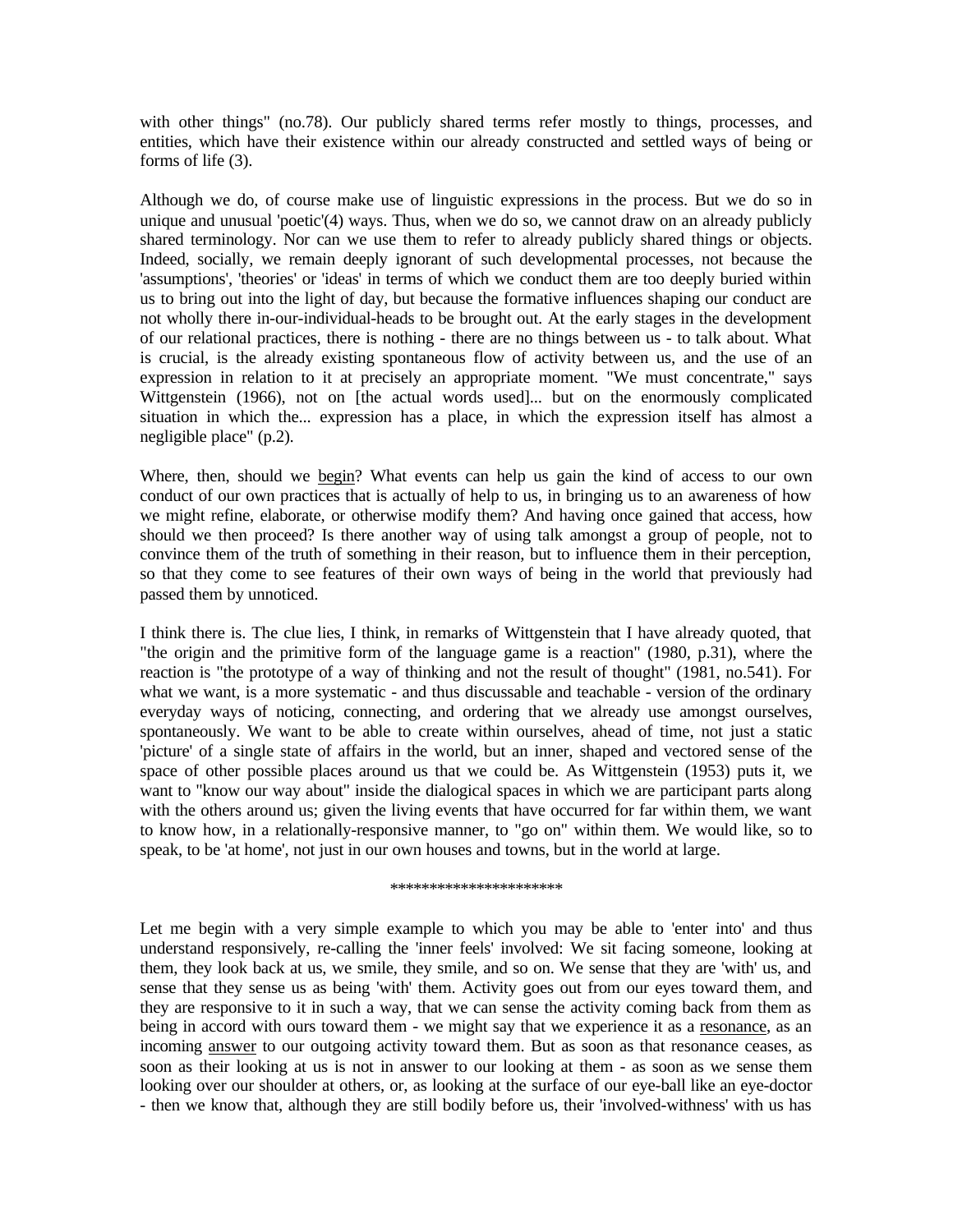disappeared. Oliver Sacks (1985) noted this with Dr P. - the man who mistook his wife for a hat. It was the "the failure in the normal interplay of gaze and expression" (p.8) that gave Sacks his first clue to the strange nature of Dr P.'s neurological problem.

This 'withness' of other people with us, is not the mere physical, side-by-side withness of a cup with a saucer, or a chair with a table, giving rise to a static unity made from externally related objective parts - that is, of parts which have their own character irrespective of whether they are a part of a whole of not. Rather, it is a dialogically-structured, existential withness, a withness within which our own being is at stake. For as a participant parts of a living whole, we owe not just our character but our very existence as human persons to our relations to our surroundings not just to our momentary relations to them but to their temporal trajectory, to our part in shaping their past, as well as in shaping how they might develop in the future. I cannot continue being me without you, I cannot continue to be a speaker without listeners, a smiler without someone to smile at. The living wholes within which we are participant parts are thus quite unlike the constructions which engineers nut-and-bolt together or carpenters screw and glue together. As relational wholes, they do not need "intermediate joining objects" (like Democritus's atoms required "hooks") to hold them together as a unity. All their 'parts' (if parts is the right word, for they have neither an independent character nor existence apart from their participation in the whole) are thus internally related. For, living wholes hold themselves together as unities by their participant parts all, so to speak, continually 'calling for' their neighbors, for they owe their very existence to them. No wonder, as Heidegger (1962) points out, that we can find the beginnings here of what we talk of as care and concern, as well as anxiety, along with many other features of our everyday ways of being in the world that are not well represented within The Tradition.

In becoming involved with each other in this living, responsive way, in which we each spontaneously play a part-in-which-we-call-on-others-to-play-theirs. Indeed, although we utterly fail to notice it, we have a very special kind of almost paradoxical obligation to be involved with each other in this unceasing, spontaneous, relationally-responsive manner. Here, now, with me speaking to you, I need to look at you, to see you responding to me, and you need to see me responding to you - if I turn to talk to someone outside the room, you sense my lack of 'involvedwithness' with you. Thus we find in our "joint spontaneous involvements," as Goffman (1967) calls them, something very strange, we find "a component of non-rational impulsiveness - [that is] not only tolerated but actually demanded - [and this is] an important way in which the interactional order differs from other kinds of social order" (p.115).

#### \*\*\*\*\*\*\*\*\*\*\*\*\*\*\*

Here, along with all the other clues we have received from Bakhtin, Merleau-Ponty, and Wittgenstein, Goffman gives us another clue as to how we need to proceed in developing new relational practices between us. The interactional order, or responsive order, as I called it above, is very different from other kinds of social order. Schooled, as we have been ever since the Greeks, in the worth of individual contemplative thought prior to planned and effortful action, (rather than, as in some parts of the East, in the value of refined and sensitive ways of acting effortlessly), the nature of such joint spontaneous involvements, the dialogical, is alien and strange to our modern, western sensibilities. As something we do spontaneously, unthinkingly, and unself-consciously, we fail to notice its existence, we fail to notice its amazing creativity. It remains ignored in the background to all our activities together. Thus, just like fish being the last to discover water, so it is with us and our embedding within the flow of spontaneous, relationallyresponsive activity unceasingly occurring between us and the others and othernesses around us.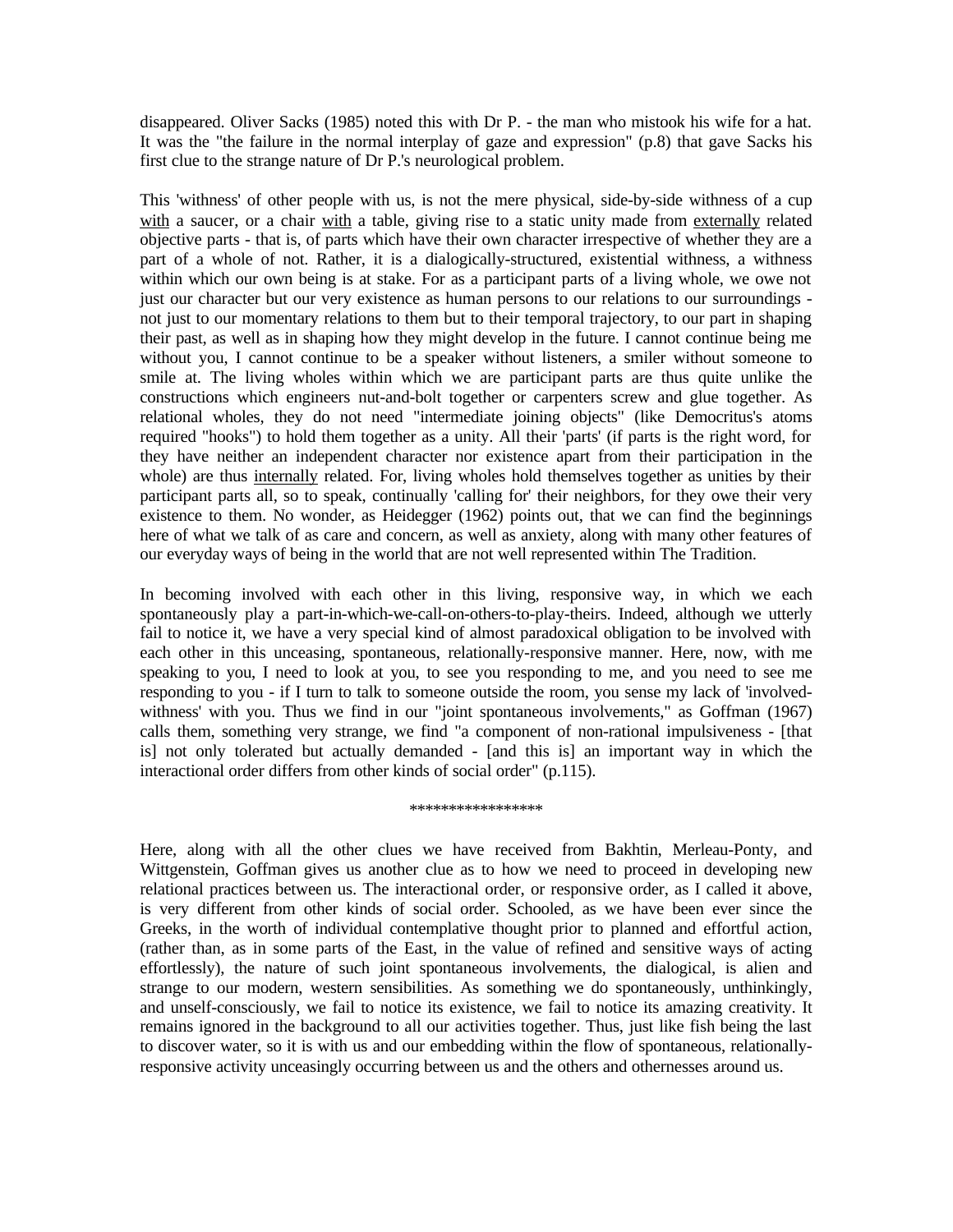Only very recently, with the aid of writings by such people as Wittgenstein, Heidegger, Merleau-Ponty, Bakhtin, Voloshinov, Vygotsky, Dewey, James, G.H. Mead (and now also Goethe), have we begun to pay attention to the everyday 'practicalities' of our lives together, to the character of this responsive order.

In fact, as soon as one living being spontaneously responds to the activities of another, and thus acts in a way that depends on their acts, then their activities can never be wholly their own. The influences shaping their activities are spread out in the relations between them and their surroundings. This is a way of being quite different from those we have so far studied in the Social Theory and the Human Sciences. The two great realm of activity that have so far occupied our attention are those of Behavior and Action.

- However, what occurs in this realm of jointly produced activity, cannot be accounted as action, for it cannot be explained by giving individual people's reasons for so acting - for in acting spontaneously, in response to the others and othernesses around them, we cannot hold any individuals responsible for what occurs.
- Yet, we cannot account it as behavior, for it cannot be explained as a naturally happening regularity in terms of externally imposed causal principles - for it is produced only by those concerned responding to each other, without that it does not occur.
- What is produced is a strange, third realm of activity of its own unique kind.
- It is a very complex mixture of not wholly reconcilable influences.
- This makes it very difficult for us to characterize its nature: it has neither a fully orderly nor a fully disorderly structure, a neither completely stable nor an easily changed organization, a neither fully subjective nor fully objective character.
- Indeed, we could say that its very lack of any finalized human order, and thus *its openness to being specified or determined yet further by those involved in it, in practice*, is its central defining feature.

To gain an access into its nature, I have been talking of things with which we have a ready familiarity, I have been trying to talk in ways which

'invite', which 'call for', an everyday, direct responsive understanding on your part. I have carefully avoided talk that would tend to drive you

back into The Tradition, so that rather than 'entering into' and sharing a dialogical space with me here, now, you would have been forced to

think of possible theoretical frameworks in terms of which to interpret my talk. In this, I have been trying to follow lessons learned from

Wittgenstein (1953).

The Tradition suggests to us that everything of importance in our intellectual lives, to repeat, lies in the power of our reasoning prior to our actions, and if we can deliberate well in conference rooms of this kind, others are impressed and give us power: they are impressed by us being able to give seeming indubitable or unquestionable explanations (in terms of already shared categories) for acting in one way rather than another, when faced with a problem, and they start to try to put our plan into action. Wittgenstein orients us quite differently.

He remarks on our overwhelming temptation - the 'compellent calls' coming to us from our academic surroundings - to find 'solutions' to problems in attempted explanations, whereas, he suggests, "the difficulty... is not that of finding the solution but rather that of recognizing as the solution something that looks as if it were only a preliminary to it... This is connected, I believe, with our wrongly expecting an explanation, whereas the solution to the difficulty is a description,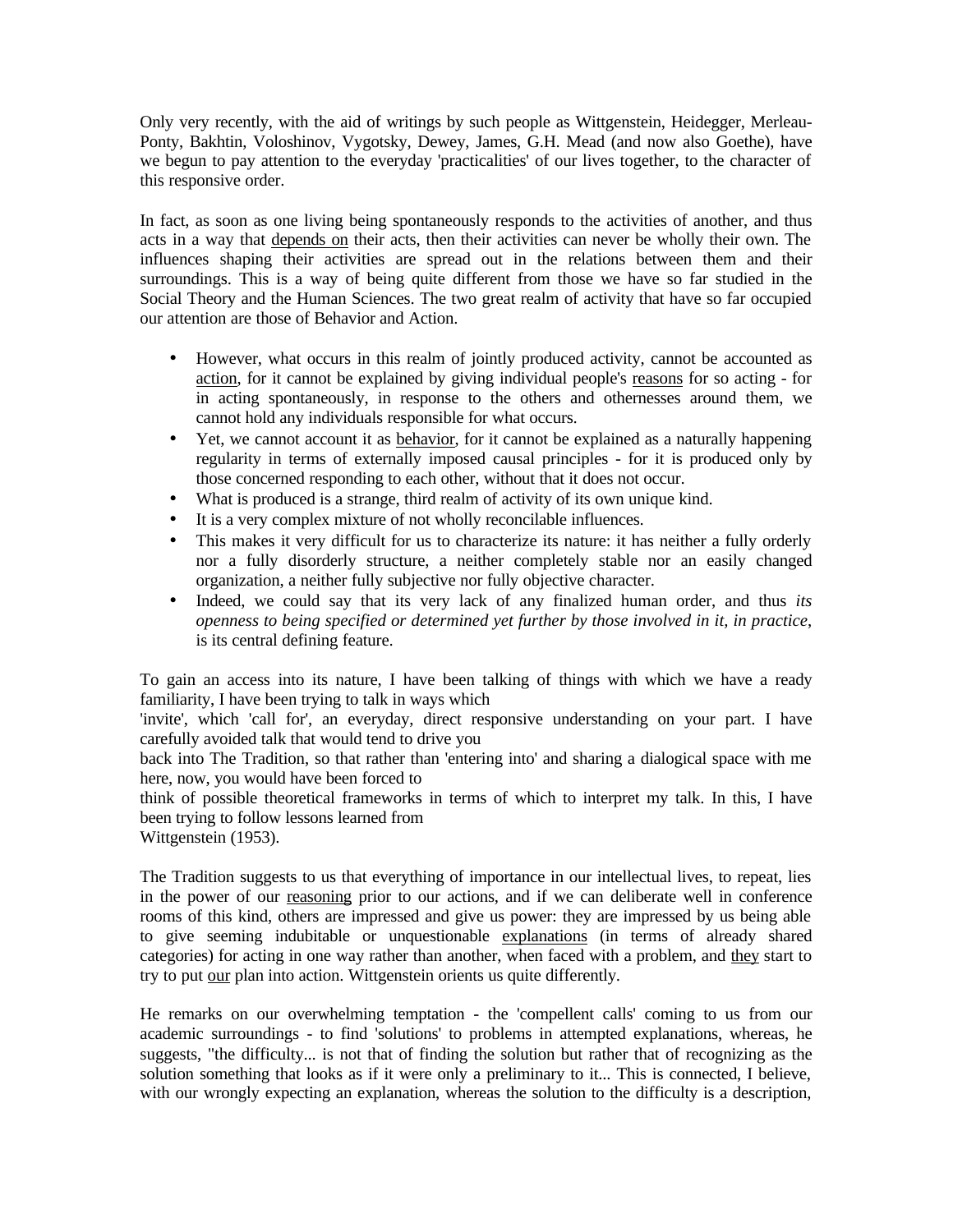if we give it the right place in our considerations. If we dwell upon it, and do not try to get beyond it" (1981, no.314).

In other words, when faced with a problematic circumstance, rather than turning away from it, and burying ourselves deep in thought in an attempt to mentally and imaginatively construct a way to explain it in ways already familiar to us - like Descartes retiring into the warmth of his stove, of Hume the warm of his study - we should stay 'with it'. We should then look it over as we look over a painting or a sculpture. We should respond to it from up close, from a distance, from this angle and that, until we can begin to gain a shaped and vectored sense of the space of possibilities it opens up to us in the responses it 'calls' from us. And we should do this in collaboration with the others involved with us in the practice in question. This kind of collaborative 'surveying' of our practices from within our conduct of them is a quite different kind of activity from thinking about them theoretically. It leads also, to a quite different way - a way I have in fact been using - for us to communicate between us about our practices.

Talk on how to think about them, is useless to us. As I commented earlier - on why, even if I could logically disprove the claims of cognitivists, deliberative success of that kind would still not give us the kind of access to our relational practices we seek - so here too: like language, our social shared practices, cannot emerge "from some kind of ratiocination" (Wittgenstein, 1969, no.475). We cannot communicate the nature of a relational practice by giving explanations of it in terms of the rules, conventions, or principles seemingly governing the practice. Being able to 'talk about' a practice in this way is only of use to those already to an extent skilled in it. To communicate or teach a practice, as Wittgenstein (1953) notes, "examples are needed, for our rules leave loop-holes open, and the practice has to speak for itself" (Wittgenstein, 1969, no.139). The enacting or staging of examples works 'to call out' new responses from us, it works the create the beginnings of a new practice, beginnings which can then be further refined and elaborated by further pointings out, further inter-relating, and ordering.

This is a rather different way of understanding the function of examples than that familiar to us. Usually, we see an example as representing an already existing state of affairs. This is to see it as an example of something, and to make use of it cognitively, as an aid to thought. The active staging or enacting of an example, however, in eliciting certain spontaneous reactions in those who witness the enactment, works in a different way. It works perceptually, as an example for a way of looking and acting, as, to repeat Wittgenstein's (1981) phrase, "the prototype of a way of thinking."

#### \*\*\*\*\*\*\*\*\*\*\*\*\*\*\*\*\*\*\*\*\*\*

But, to allow oneself to be influenced in this way - that is, not to function as "an appointed judge who compels the witness to answer questions which he himself has formulated" (p.20), as Kant (1970/1781) put it, but to be a wimp and to allow oneself to be "kept... in nature's leading-strings" - is to follow an utterly different set of methods. It is to follow a set of methods first developed by Johann Wolfgang von Goethe [1749-1832].

Aware of the fact that Descartes's and Kant's Ramboesque Reason placed the scientist in the position of "the task-master of nature, [who] collects experiences, hammers and screws them together and thus, by 'insulating the experiment from man,... attempt[s] to get to know nature merely through artifices and instruments... [and never leaves] the gloom of the empiricomechanico-dogmatic torture chamber" (Goethe, quoted in Heller, 1952, pp.17-18), Goethe sought a more gentle approach. His sought, as he put it, "a delicate empiricism which makes itself utterly identical with the object, thereby becoming true theory... The ultimate goal would be to grasp that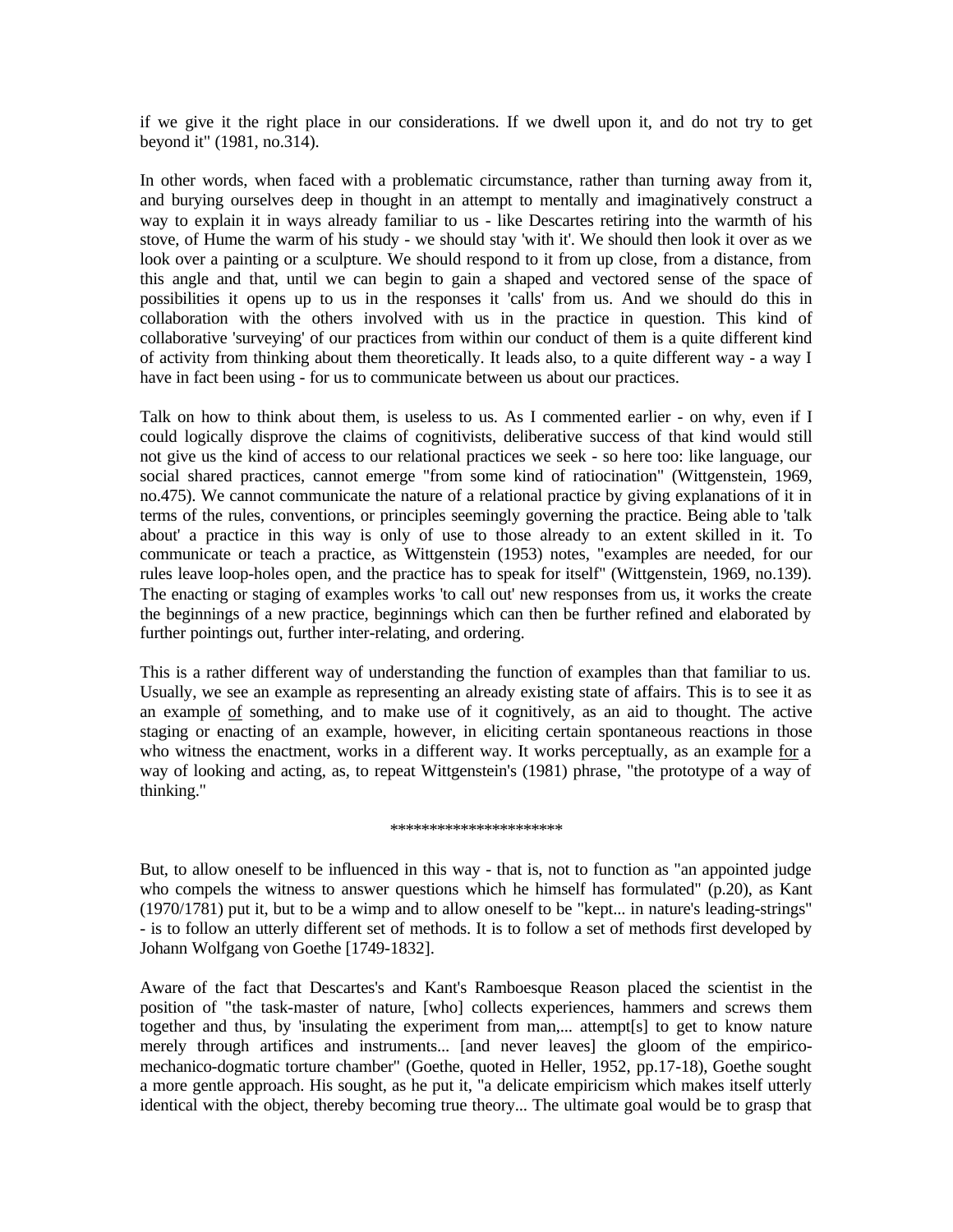everything in the realm of fact is already theory. Let us not seek for something beyond the phenomena - they themselves are the theory" (Goethe (1988) p.307, quoted in Brady, 1998, p.98).

I do not have the time left to go fully into the details of Goethe's methods. But it is important to note at least these three points: i) one is, to repeat, that they depend on the fact that we can become relationally involved with living forms in a way quite impossible with dead ones; ii) another is, that when we come to look into the historical influences at work on the thought of Wittgenstein and Bakhtin, we find that they were in fact very heavily influenced by Goethe's "delicate empiricism;" and finally, iii) in that they are to do with processes of first-time creation  ${Gr}$  poiesis = creation}, with, as Bakhtin (1993, p.1) calls them, "once-occurrent events of Being," or, as Garfinkel (1967) puts it, events which occur for yet "another first time" (p.9), it is appropriate to call these methods 'poetic' - and it is in outlining the nature of these poetic methods of inquiry that I would like to finish. In doing this, I will focus mostly on methods we find in Wittgenstein's writings (the influence of Goethe on Wittgenstein is documented in Monk, 1992).

We can list some of Wittgenstein's (1953) practical 'poetic' methods (drawn from our ordinary, everyday uses of talk in practice) as follows:

- i) noticing in practice: 'stop' 'look', 'listen to this', 'look at that' (pointing out features of the flow from within the flow) (nos 132, 144).
- ii) connecting and relating: use new metaphors to reveal new possible connections and relations between events hidden by the dead metaphors in routine forms of talk  $(no.115).$
- iii) continue to gather examples ("don't think, but look!" no.66).
- iv) begin to order by making comparisons using (sometimes invented) "objects of comparison which are meant to throw light on the facts of our language by way not only of similarities but dissimilarities " (no.130)
- v) where all this will help us "to establish an order in our knowledge of the use of language: an order with a particular end in view [so that we can all participate in discussions toward that end]; one out of many possible orders, not the order" (no.132).

For what we seek here is, to repeat, that inner shaped and vectored sense of a circumstance that we have when we are 'at home' in it, when we all know our 'way around' inside it. Except now, we seek more: We want to be to share that 'at homeness' with the others around us, so that we can all talk with each other about possible moves within it without confusing and misleading each other - without becoming "as it were, entangled in our own rules" (Wittgenstein, 1953, no.125).

In this set of methods that I have drawn from Wittgenstein, we can, I hope, all see our ordinary ways of noticing, connecting and relating, and ordering - this way for one purpose, that way for another - now set out in something of a systematized fashion. And when we pursue them in this way, to build new relational practices between us from small, previously ignored beginnings in fleeting, only once-occurrent, spontaneous responses - we find, as Wittgenstein (1953) puts it, that: "Problems are solved, not by giving new information, but by arranging what [in some sense] we have always known" (1953, no.109). And as a result of our arranging, we arrive at "just that understanding which consists in 'seeing connections'" (1953, no.122) - uniquely new connections that now, because we now know the importance of seemingly once-off trivialities, we can begin to take notice of, and keep returning to in seeking to refine and elaborate them between us.

\*\*\*\*\*\*\*\*\*\*\*\*\*\*\*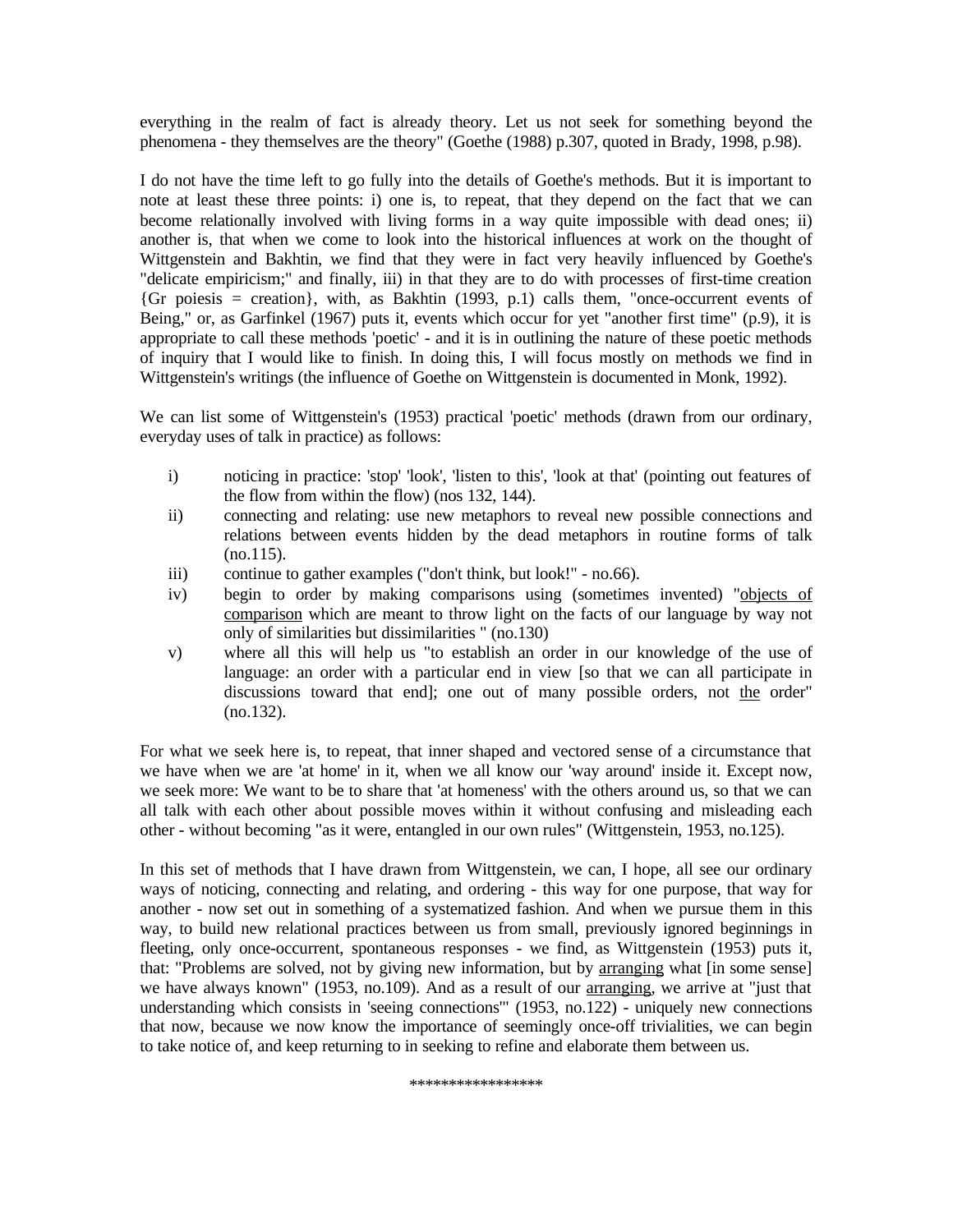To sum up then, and to make good on my title: What is involved in re-figuring our intellectual lives together so that we are able, between us, to refined, elaborate, and to modify our relational practices in ways which tap into - rather than eliminate - the unnoticed, and thus unused, resources for new possible ways forward we are continually creating between us?

Crucial, as I have already said, are our living responses to the others and othernesses around us. Till now, our intellectual lives together have been configured by a sequence of steps derived from the dominance of Reason in The Tradition. The sequence of steps goes like this: i) Treat any newness or strangeness as a problem to be solved; ii) analyze it into already known elements; iii) find a pattern or order in them; iv) hypothesize an agency responsible for the order (call it, say, some such mysterious 'stuff' as 'THE MIND'); v) find further evidence for THE MIND; vi) enshrine it in a theory; vii) manipulate the strangeness (now known in terms of our theory of mind as INNER MENTAL REPRESENTATIONS) to produce and advantageous outcome. We thus arrive at what we call a 'solution' to the problem. Following Bakhtin (1984), we could call this process; the continual, monological rediscovery of sameness. In our refusal to be led by nature's "lead-strings', we only ever find answers to questions of a kind already known to us.

The sequence of steps in 'poetic' methods followed in the less rampant, more delicate empiricism of Bakhtin and Wittgenstein, perhaps under Goethe's influence, goes like this: i) treat the othernesses one encounters as radically unknown to us - approach not like an appointed judge but with care, respect, and anxiety; ii) 'enter into' dialogically-structured, reciprocally responsive relations with it; iii) we must be 'answerable' (partially) to its calls, just as it is (partially) answerable to ours - we must allow it to display its being to us; iv) an 'it' appears between us, produced neither solely by us or by the otherness - the 'it' is our it: poiesis is at work between us the sensed creation of form; v) the form has a shaped and vectored sense to it - we can develop a sensitivity or sensibility of the other's responsive relations to us; vi) as we continue our commerce with the otherness, there is a gradual growth of familiarity with its 'inner shape or character'; vii) as we 'dwell on, or within' our relations with the otherness, we gain a sense of the value of its yet-to-be-achieved aspects - the prospects it offers us for 'going on' with it.

Rather than a solution, rather than information, what gain in this process is orientation, we find our 'footing' or come to know how to 'go on' in relation to the otherness concerned. Indeed, rather than bringing what was 'a problem' to us to an end, the process above gives us only beginnings and beginnings without end. But gradually, with patience and persistence, we can come to feel more 'at home' with what was at first a radically strange other or otherness. And this means that we could - if both they and we desired - turn to collaborating in implementing the methods of inquiry bequeathed to us by The Tradition. But my own interests and concerns lie elsewhere. The Ramboesque application of The Tradition in so many spheres of our relations to the others and othernesses around us, has produced a dominant world-picture of only dead and mechanical things, in which nothing new ever occurs - the continual rediscovery of sameness. No wonder dinosaurs are so popular at the moment. But I for one am tired of it. We need a new shared worldpicture. One with a bit more life in it! What would the world around us look like if we were refigure it in Bakhtin-Wittgensteinian-Goethean terms? If we were to take a number of our grand terms - like Truth, Consciousness, Idea, Knowledge, and so on, and see through them a new living world of unceasing, spontaneously responsive relationships, in which unities were formed and held together for a moment by their participant parts, just for a while' calling on each other, and then, at the next moment, regrouping to form new unities, and so on. What an amazing world!! Bakhtin (1984) gives something of such a revisioning in his account of TRUTH seen dialogically: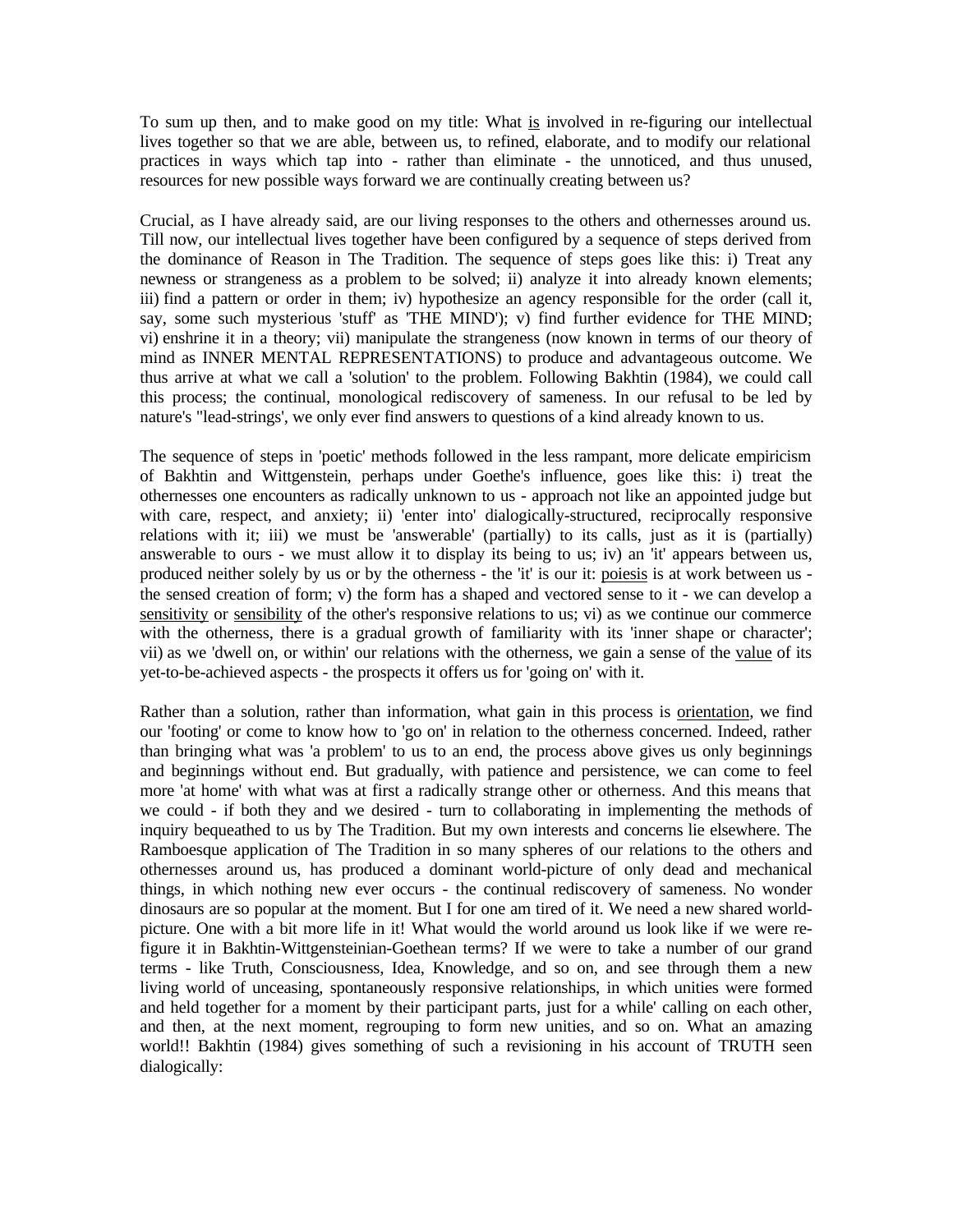"It should be pointed out that the single and unified consciousness is by no means an inevitable consequence of the concept of a unified truth. It is quite possible to imagine and postulate a unified truth that requires a plurality of consciousnesses, one that cannot in principle be fitted into the bounds of a single consciousness, one that is, so to speak, by its very nature full of event potential and is born at a point of contact among various consciousnesses. The monologic way of perceiving cognition and truth is only one of the possible ways. It arises only when consciousness is place above existence, and where the unity of existence is transformed into the unity of consciousness" (p.81).

The dialogical-poetic re-figuring of many of our grand terms will, I think, awake us (as William Blake put it) from "single vision and Newton's sleep" (put me right if that is slightly off). And this is the crucial point in my talk today - if we can just desist for a while from asking questions as 'appointed judges', and allow ourselves to be responsive to the others and othernesses around us, the world suddenly becomes a wondrous place. Is there still a task for university intellectuals in all of this? You bet! But rather than the noble seclusion of the ivory tower, they will have to open themselves up to world around them if they are to undertake it. Let the re-figuring being....

References:

- Bakhtin, M.M. (1981) The Dialogical Imagination. Edited by M. Holquist, trans. by C. Emerson and M. Holquist. Austin, Tx: University of Texas Press.
- Bakhtin, M.M. (1984) Problems of Dostoevsky's Poetics. Edited and trans. by Caryl Emerson. Minnieapolis: University of Minnesota Press.
- Bakhtin, M.M. (1986) Speech Genres and Other Late Essays. Trans. by Vern W. McGee. Austin, Tx: University of Texas Press.
- Bakhtin, M.M. (1993) Toward a Philosophy of the Act, with translation and notes by Vadim Lianpov, edited by M. Holquist. Austin, TX: University of Texas Press.
- Brady, R.H. (1998) The idea in nature: rereading Goethe's organics. In D. Seamon and A. zajonc (Eds.) Geothe's Way of Science: a Phenomenology of Nature, pp.83-111. Albany, NY: State University of New York.
- Garfinkel, H. (1967) Studies in Ethnomethodology. Englewood Cliffs: Prentice-Hall.
- Gendlin, G. (1997) The responsive order: a new empricism. Man and World, 30. pp.383-411.
- Goffman, E. (1967) Interaction Ritual. Harmondsworth: Penguin.
- Heidegger, M. (1967) Being and Time. Oxford: Blackwell.
- Heller, E. (1952) The Disinherited Mind: Essays in Modern German Literature and Thought . Cambridge: Bowes and Bowes.
- Kant, I. (1970) Critique of Pure Reason, translated by Norman Kemp Smith. London: Macmillan's St Martin's Press.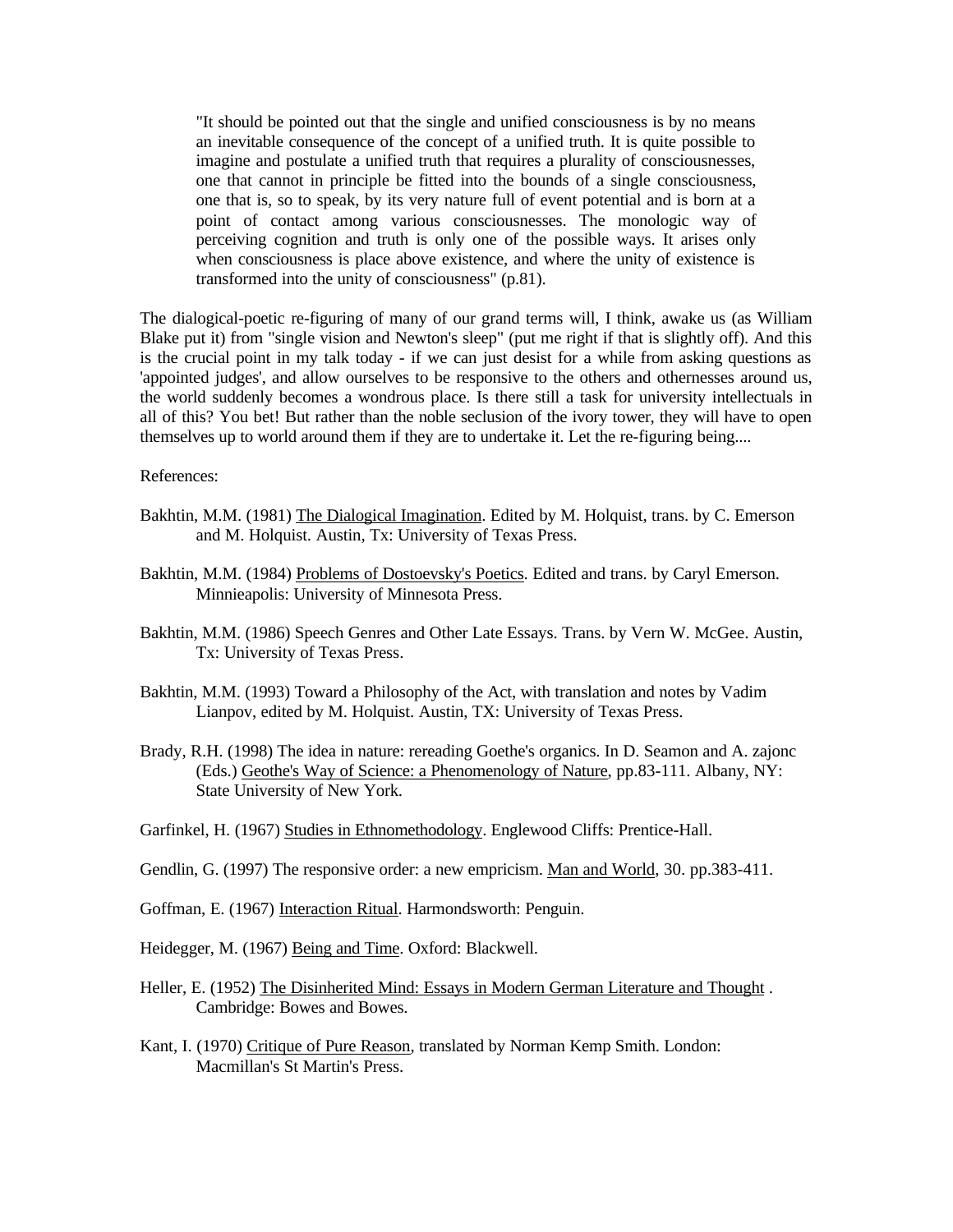- Katz, A.M. and Shotter, J. (1996) Resonances from with the practice: social poetics in a mentorship program. Concepts and Transformations, 2. pp.97-105.
- Katz, A.M. and Shotter, J. (1996) Hearing the patient's voice: toward a 'social poetics' in diagnostic interviews. Social Science and Medicine, 46. pp.919-931.

Merleau-Ponty, M. (1964) Sense and Non-sense. Boston, MA: Northwestern University Press.

Monk, R. (1990) The Duty of Genius. New York: Free Press.

Sacks, O. (1986) The Man Who Mistook His Wife for a Hat. London: Duckworth.

- Searle, J. (1981) Intentionality: an Essay in the Philosphy of Mind. Cambridge: Cambridge University Press.
- Shotter, J. (1993) Cultural Politics of Everyday Life: Social Constructionism, Rhetoric, and Knowing of the Third Kind. Milton Keynes: Open University Press.
- Shotter, J. and Katz, A.M. (1996) Articulating a practice from within the practice itself: establishing formative dialogues by the use of a 'social poetics'. Concepts and Transformations, 2. pp.71-95.
- Shotter, J. and Katz, A.M. (1998) 'Living moments'in dialogical exchanges. Human Systems, 9. pp.81-93.
- Vygotsky, L.S. (1986) Thought and Language. Translation newly revised by Alex Kozulin. Cambridge, MA: MIT Press..
- Wittgenstein, L. (1953) Philosophical Investigations. Oxford: Blackwell.
- Wittgenstein, L. (1966) Lectures and Conversations on Aesthetics, Psychology and Religious Belief, ed. Cyril Barrett. Oxford: Blackwell.
- Wittgenstein, L. (1980) Remarks on the Philosophy of Psychology, vols. 1 and 2. Oxford: Blackwell.
- Wittgenstein, L. (1980) Culture and Value, introduction by G. Von Wright, and translated by P. Winch. Oxford: Blackwell.
- Wittgenstein, L. (1981) Zettel, (2nd. Ed.), G.E.M. Anscombe and G.H.V. Wright (Eds.). Oxford: Blackwell.

1. We might say that whenever extra relational dimensions are brought into existence in our understanding of a circumstance, the change in the quality of our understanding is a change in its 'depth'.

2. By 'deeper' here, a space of more relational dimensions, of more possibilities, is meant.

3. Searle (1983) puts the issue thus, in a somewhat more technical language, calling our studies of what I am calling the background flow of spontaneous relationally-responsive activities in which we are embedded, our second-order investigations: "Our second-order investigations into the